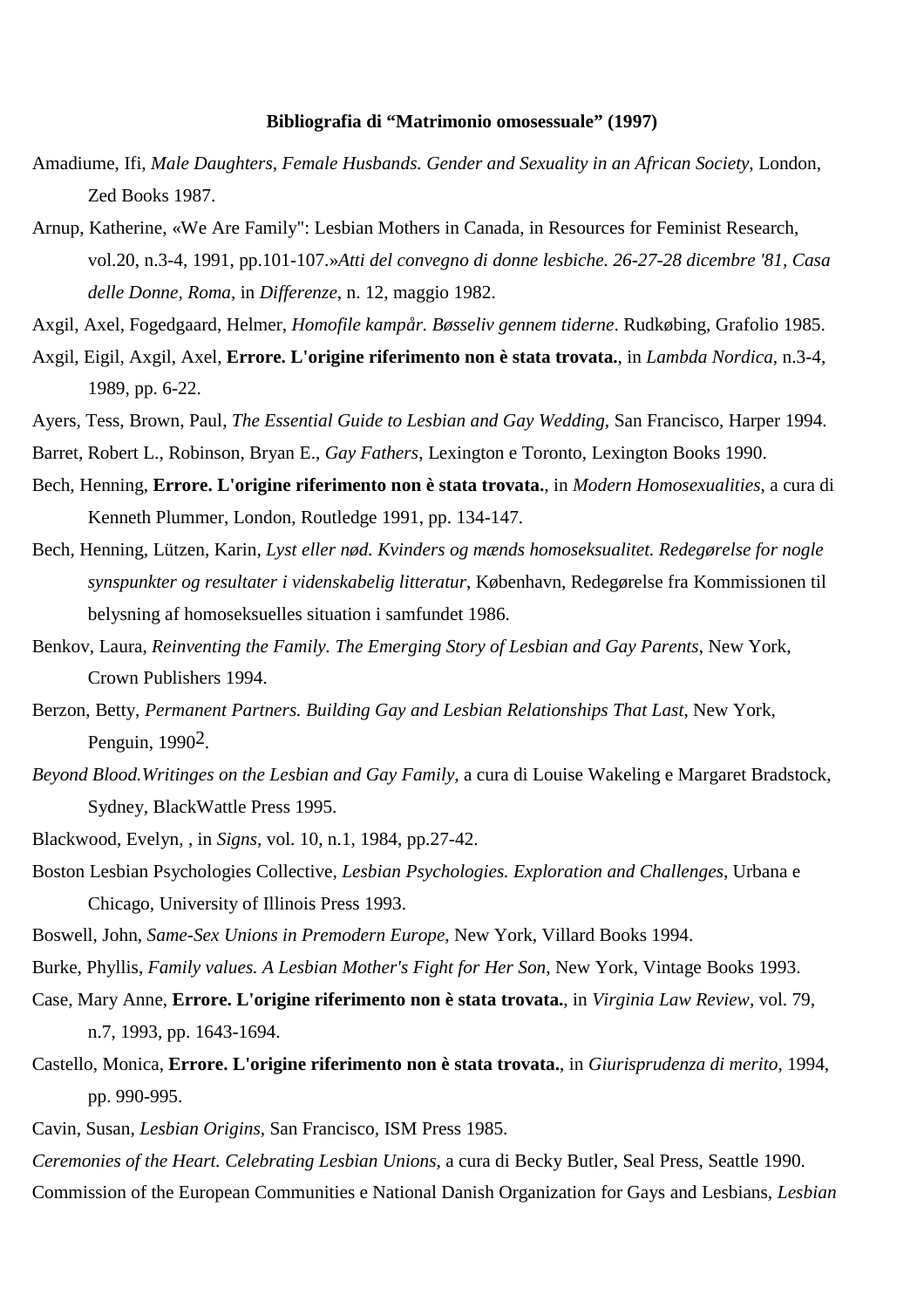*Visibility*, 1993.

- Coordinadora gay-lesbiana, *Guìa de recursos para gays, lesbianas, parejas de hecho*, Barcellona 1994.
- Corley, Rip, *The Final Closet. The Gay Parent's Guide for Coming Out to Their Children*, Miami, Editech Press 1990.
- Cox, Barbara J., \*, in *National Journal of Sexual Orientation Law*, Vol. 2, n. 2, 1996, pp. 194-208.
- D'Emilio, John, *Making Trouble. Essays on Gay History, Politics, and the University*, New York-London, Routledge 1992.
- Cristallo, Myriam, *Uscir fuori. Dieci anni di lotte omosessuali in Italia: 1971-1981*, Teti, Milano 1996.
- D'Agostino, Francesco, \*, in *Iustitia*, gennaio-marzo 1994, pp. 77-84.
- De Santis, Rita, *Il nuoro*. Ventimiglia, CooperS 1996.
- *Different Mothers. Sons and Daughters of Lesbians Talk about Their Lives*, a cura di Louise Rafkin, Pittsburg, Cleis Press 1990.
- Donoghue, Emma, *Passions Between Women. British Lesbian Culture 1668-1801*, London, Scarlet Press 1993.
- *E l'ultima chiuda la porta. L'importanza di chiamarsi lesbiche*, in *Quaderni viola*, n. 4, 1996.
- Eskridge, William N. Jr., Ernulf, Kurt E., Innal, Sune M., **Errore. L'origine riferimento non è stata trovata.**, *Nordisk Sexologi*, anno IX, n.2, 1991.
- Evans-Pritchard, E. E., **Errore. L'origine riferimento non è stata trovata.**, in *American Anthropologist*, n. 72, 1970, pp. 1428-1433.
- **Errore. L'origine riferimento non è stata trovata.**, *Family Relations*, vol.42, n.3, 1993.
- *For Lesbians Only. A Separatist Anthology*, a cura di Sarah Lucia Hoagland, Julia Penelope, London, Onlywomen Press 1988, capitolo **Errore. L'origine riferimento non è stata trovata.**, pp. 297-327.
- *Gay and Lesbian Parents*, a cura di Frederick W. Bozett, New York-Westport-London Praeger 1987.
- Grossbøll, Thorkild, Oldenburg, Claus, **Errore. L'origine riferimento non è stata trovata.**, in *Præsteforenigens blad*, n.32, 1989.
- Halsall, Paul, *Lesbian and Gay Marriage through History and Culture*, 1996 (manoscritto).
- Hanscombe, Gillian E., Forster, Jackie, *Rocking the Cradle: Lesbian Mothers. A Challenge in Family Living*, London, Sheba Feminist Publishers 1982.
- Hansen, Bent, Jørgensen, Henning, *The Law Providing for Partnership for Gay Men and Lesbians in Denmark*, København 1993.
- Harel, Alon, **Errore. L'origine riferimento non è stata trovata.**, in *National Journal of Sexual Orientation Law*, Vol. 1, 1995, pp. 302-313.
- Hawaii Court Finding, Judge Kevin S.C. Chang, *Civil case no. 91-1394 (Baehr v. Miike) Fact and Finding*, First Circuit Court, State of Hawaii, Honolulu 3 dicembre 1996.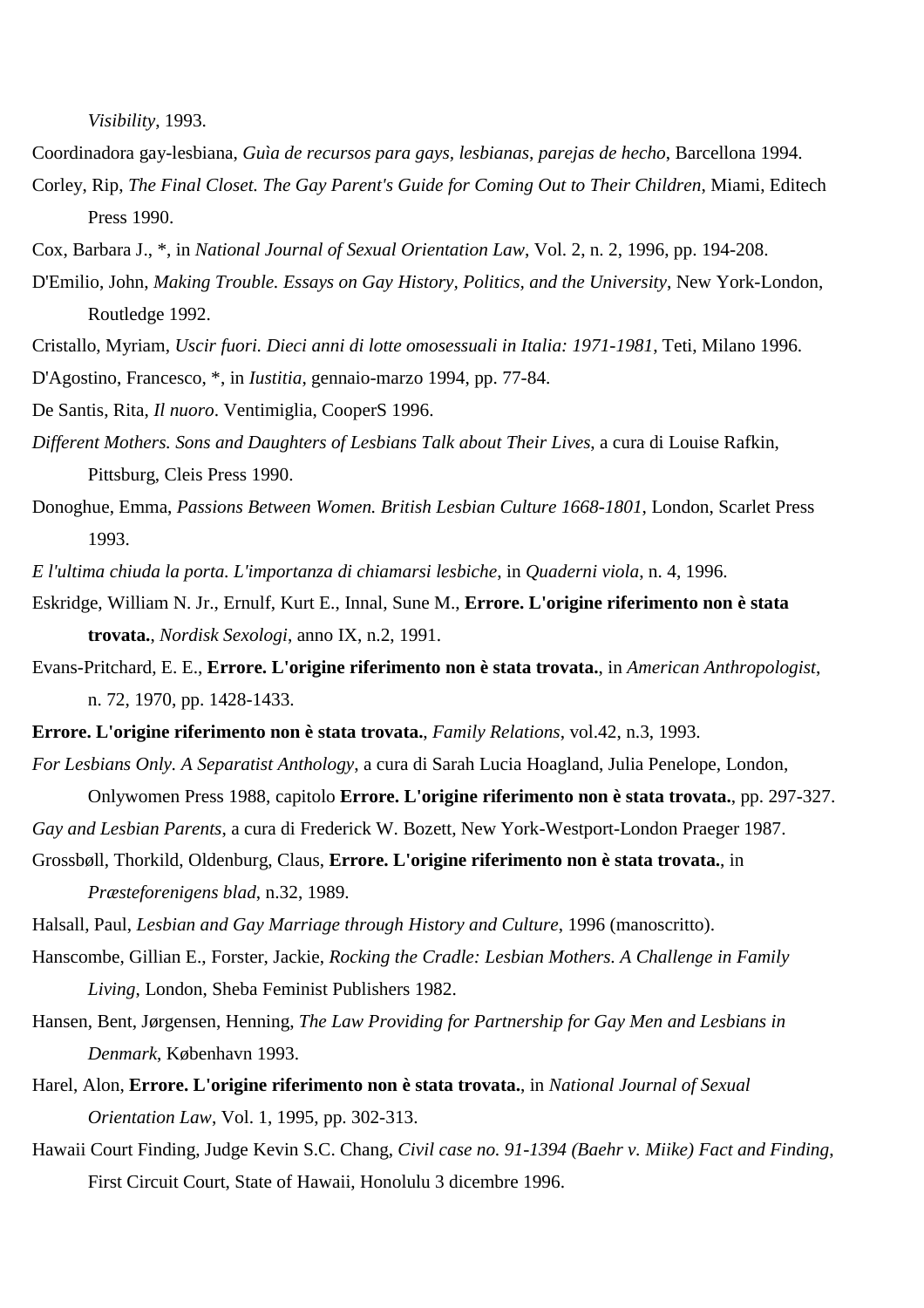- *Homosexuality and Family Relations,* a cura di Frederick W. Bozett e Marvin B. Sussman, New York-London, Harrington Park Press 1990.
- *Homosexuality. Research Implications for Public Policy*, a cura di John C. Gonsiorek, James D. Weinrich, Newbury Park-London, Sage 1991.
- *Homosexuality: A European Community Issue. Essays on Lesbian and Gay Rights in European Law and Policy*. A cura di Kees Waaldijk e Andrew Clapham, Dordrecht-Boston-London, Martinus Nijhoff 1993.
- Hunter, Nan D., *Marriage,* **Errore. L'origine riferimento non è stata trovata.**, in *A Review of Lesbian and Gay Legal Issues*, vol. 1, 1991, pp. 9-30.
- **Errore. L'origine riferimento non è stata trovata.**, a cura della redazione napoletana (Gennaro Carrano e Pino Simonelli), in *Babilonia* n. 9, 1983, pp. 12-16.
- Jo, Bev, Strega, Linda, «Lesbians" choosing pregnancy?!», in *Amazones d'hier, Lesbiennes d'aujourdhui*, n. 20, 1988, pp. 156-172.
- Johnston, Susan E., *Staying Power. Long Term Lesbian Couples*, Tallahassee, Naiad Press 1990.
- Kilnmen, Bobby, *Omosessualità, chiesa e diritti umani*. Milano, Quaderni del guado 1994.
- Kommissionen til belysning af homoseksuelles situation i samfundet, *Homoseksuelles vilkår*. København, Statens Informationstjeneste 1988.
- Lens, Marian, **Errore. L'origine riferimento non è stata trovata.**, in *Amazones d'hier, Lesbiennes d'aujourdhui*, n. 20, 1988, pp.209-213.
- *Lesbian and Gay Marriage. Private commitments, Public Ceremonies*. A cura di Suzanne Sherman, Philadelphia, Temple University Press 1992.
- *Lesbian Couples. Creating Healthy Relationships for the '90s*, a cura di D. Merilee Clunis e G. Dorsey Green, Seattle, Seal Press, 19932.
- *Lesbian Mothers and Their Children. An Annotated Bibliography of Legal and Psychological Materials*, a cura di Donna J. Hitchens, Ann, G. Thoms, San Francisco, Lesbian Rights Project 1983.
- Lewin, Ellen, *Lesbian Mothers*, Ithaca, Cornell University Press 1993.
- Lewin. Ellen, **Errore. L'origine riferimento non è stata trovata.**, in *Mothering. Ideology, Experience and Agency*, a cura di Evelyn Nakano, Grace Chany Glenn, Linda Rennie Forcey, pp.333-353, New York e London, Routledge 1994.
- Lick, Nini, Nielsen, John, *Om lesbiske familier. En undersgelse*, København, Studenterrådet 1973.
- Lützen, Karin, *At prøve lykken*, Tiderne Skrifter, s.l., s.d.
- Marcus, Eric, *Making History. The Struggle for Gay and Lesbian Equal Rights 1945-1990. An Oral History*, New York, Harper & Collins 1992.
- Martin, April, *The Guide to Lesbian and Gay Parenting,* London, Pandora 1993.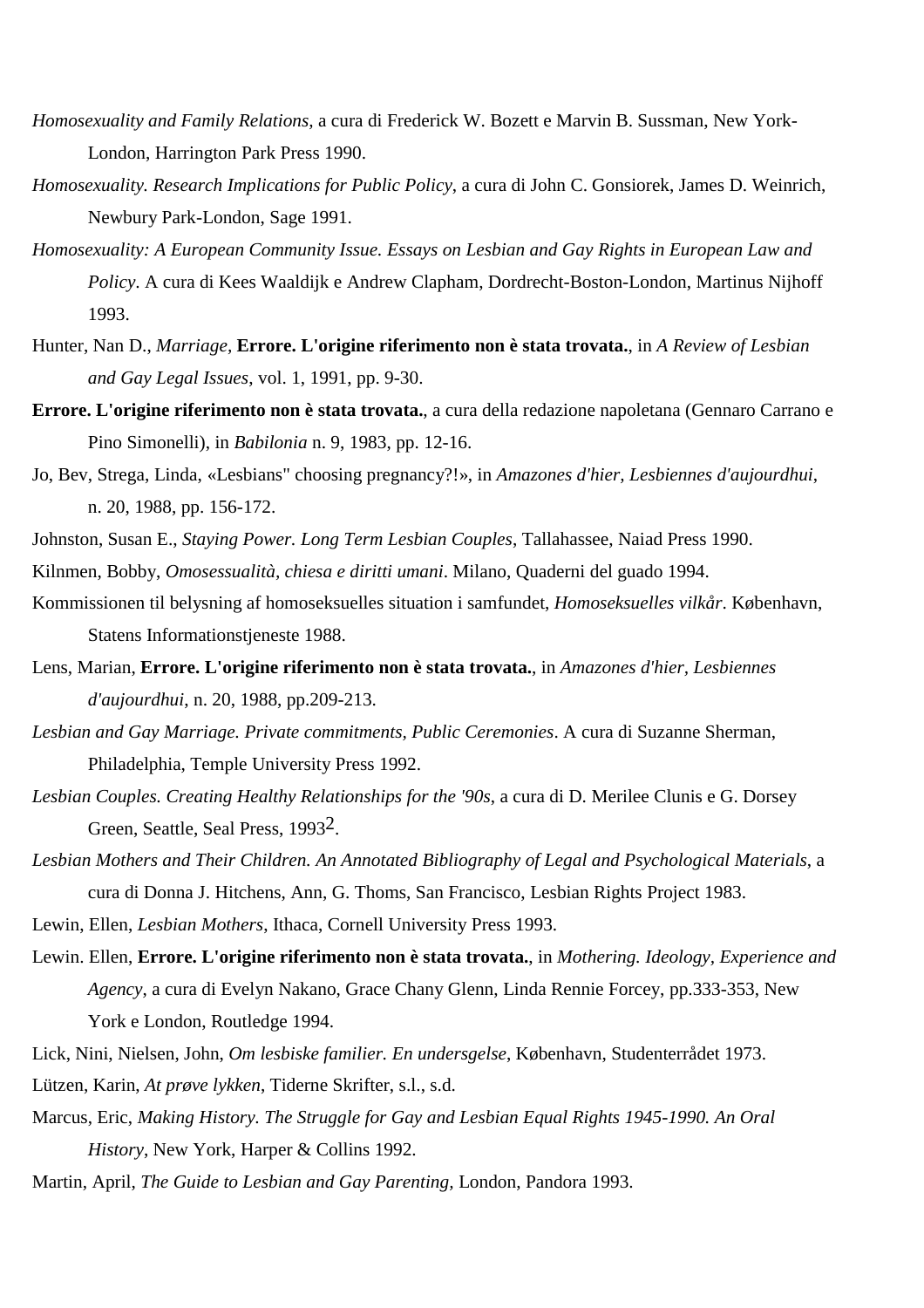Menzione, Ezio: *Manuale dei diritti degli omosessuali*, Milano, Babilonia Edizioni 1996.

- Ministry of Children and Family Affairs, *The Norwegian Act on Registered Partnerships for Homosexual Couples*, Oslo 1993.
- Mison, Robert B., e altri, **Errore. L'origine riferimento non è stata trovata.**, in *National Journal of Sexual Orientation Law*, Vol. 2, n. 1, 1996, pp. 33-83.
- National Center for Lesbian Rights, *Recognizing Lesbian and Gay Families. Strategies for Obtaining Domestic Partners Benefits*, San Francisco 1992.
- Nestle, Joan, **Errore. L'origine riferimento non è stata trovata.**, in *Signs*, vol. 18, n. 4, 1993, pp. 925- 935.
- *Omosessuali e stato*. A cura di Arci Gay Nazionale, Bologna, Centro di documentazione Il Cassero 1987.
- *Ogni uomo e ogni donna. Per una corretta lettura della normativa contro la discriminazione delle persone omosessuali*, Verona, Alziamo la testa-Arcigay-Arcilesbica Verona 1996.
- Omero, Fabio, *I diritti degli omosessuali* (romanzo con appendice legislativa), Venezia, Marsilio 1996.
- **Errore. L'origine riferimento non è stata trovata.**, in *Famiglia Oggi*, novembre 1993.
- Partners Task Force for Gay & Lesbian Couples, *Legislative Reactions to Hawaii Same-Sex Marriage*, Seattle 1996.
- Patterson, Charlotte:, **Errore. L'origine riferimento non è stata trovata.**, in *Annual Progress in Child Pshychiatry and Child Development*, 1993, pp.33-62.
- Pocar, Valerio; Cattaneo, Mario A.; Fanchiotti, Vittorio, , in *L'indice Penale*, n. 1, gennaio-aprile 1994, pp. 191-197.
- *Politics of the Heart, A Lesbian Parenting Anthology*, a cura di Sandra Pollack e Jeanne Vaughn, New York, Firebrand Books 1987.
- **Errore. L'origine riferimento non è stata trovata.**, *Journal of Social Issues*, vol.34, n.3, 1978.
- Rocke, Michael, **Errore. L'origine riferimento non è stata trovata.**, in *Infanzie*, a cura di Ottavia Niccoli, Firenze, Ponte alle Grazie 1993, pp. 210-230.
- Rights of Women Lesbian Custody Group, *Lesbian Mothers' Legal Handbook*, London, The Women's Press 1986.
- Romboli, Roberto; Rossi, Emanuele, *I registri cmunali delle unioni civili e i loro censori*. Roma, Società editrice del **Errore. L'origine riferimento non è stata trovata.** 1996.
- Roscoe, Will, **Errore. L'origine riferimento non è stata trovata.**, in Journal of Homosexuality, vol. 14, n. 3-4, pp. 81-171.
- Roscoe, Will, *The Zuni Man-Woman*, Albuquerque, The University of New Mexico Press 1991.
- Roth, Sallyann, **Errore. L'origine riferimento non è stata trovata.**, in *Women in Families. A Framework for Family Therapy*, a cura di Monica Mc Goldrick, Carol M. Anderson, Froma Walsh, New York,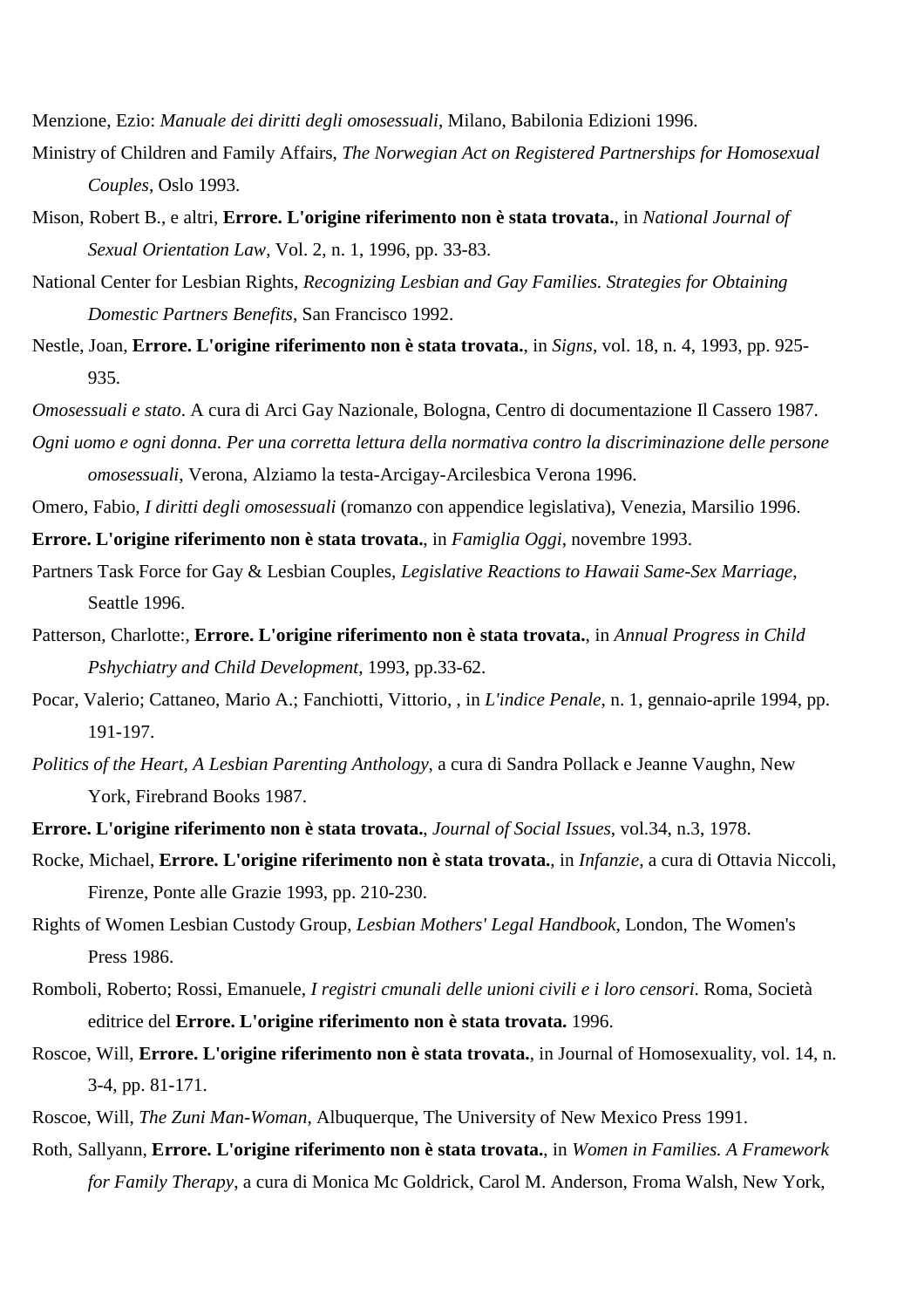Norton 19912.

- Saalfield, Catherine, , in *Sisters, Sexperts, Queers. Beyond the Lesbian Nation*, a cura di Arlene Stein, New York, Plume 1993, pp. 187-195.
- Saffron, Lisa, *Autoinseminazione. Scelta e realtà della maternità indipendente*. Milano, Il dito e la luna 1995.
- Sandell, Kerstin, *Att leva lesbiskt och den heterosexuella normen. Tankar kring livsval*, 1993 (tesi presentata presso l'università di Lund).
- Shepard, Gill, **Errore. L'origine riferimento non è stata trovata.**, in *Nuova DWF Donnawomanfemme*, n.10-11, 1989, pp. 81-109.

Smedley, Agnes, *Portraits of Chinese Women in Revolution,* Old Westbury, Feminist Press 1976. Souhami, Diana: *Gertrude and Alice*. London, Pandora 19932.

Tamassia, Giovanni, *L'affratellamento. Studio storico-giuridico*. Roma-Torino-Firenze, Bocca 1886.

Sullivan, Andrew, *Praticamente normali*, Milano, Mondadori 1996.

- *The Vatican and Homosexuality. Reactions to the Errore. L'origine riferimento non è stata trovata.*, a cura di Jeannine Gramick, Pat Furey, New York, Crossroad 1988.
- *The Pursuit of Sodomy*, a cura di Kent Gerard e Gert Hekma, New York-London, Harrington Park Press 1988.Thompson, Karen; Andrzejewski, Julie, *Why can't Sharon Kowalski come home?* San Francisco, Spinsters/Aunt Lute 1988.
- Tietmeyer, Elisabeth; *Frauen heiraten Frauen, Studien zur Gynegamie in Afrika.* Klaus Renner, Hohenschäftlaen (Monaco) 1985.
- Topley, Marjorie, **Errore. L'origine riferimento non è stata trovata.**, in *Women in Chinese Society*, a cura di Margery Wolf. Stanford, Stanford University Press 1975.

Verschraegen, Bea, *Gleichgeschlechtliche "Ehen"*, Wien, Medien und Recht 1994.

- *Von nun an nannten sie sich Mütter. Lesben und Kinder*, a cura di Uli Streib, Berlin, Orlanda Frauenverlag 1991.
- Waaldijk, Kees e altri, *Tip of an Iceberg. Anti-Lesbian and Anti-Gay Discrimination in Europe*, International Lesbian and Gay Association - Department of Gay and Lesbian Studies, Univrsity of Utrecht, Utrecht 1991.
- *We Are Everywhere. Writings by and about Lesbian Parents*, a cura di Harriet Alpert, Freedom, The Crossing Press 1988.
- Weston, Kath, *Families We Choose. Lesbians, Gays, Kinship*, New York, Columbia University Press 1991.
- Williams, Walter L., *The Spirit and the Flesh. Sexual Diversity in American Indian Culture*, Boston, Beacon Press 1986.
- *Women-Controlled Conception*, Womanshare Books, S. Francisco 1979.